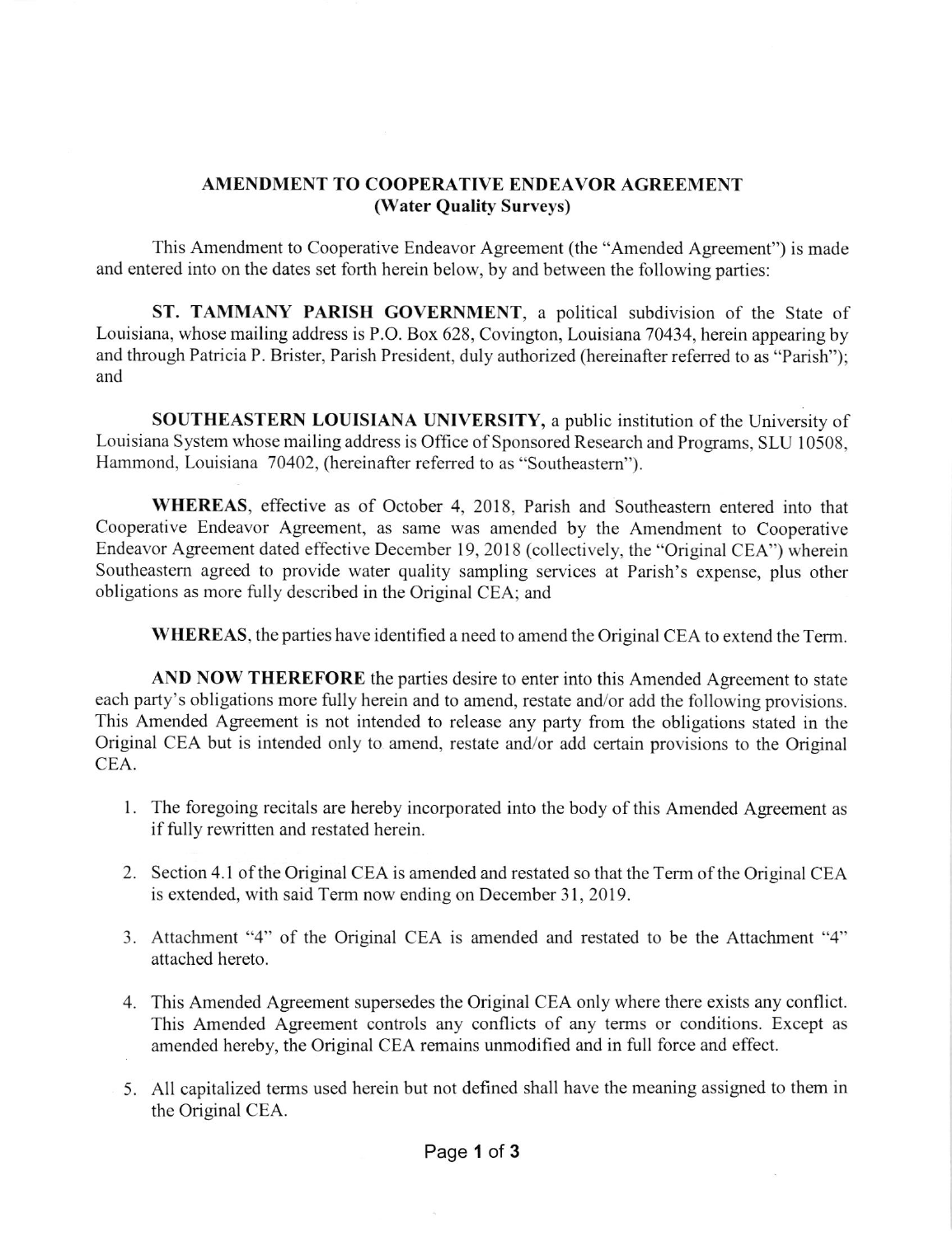IN WITNESS WHEREOF, the parties have caused this Agreement to be duly executed in multiple originals by the hereunder signed officers, each in the presence of the undersigned two (2) competent witnesses in St. Tammany Parish, State of Louisiana, as of the dates set forth, below after diligent reading of the whole, in various counterparts.

| THUS DONE AND SIGNED effective as of $\bigcap_{k\geq 0}$ $\bigcap_{k\geq 0}$ and the presence of |  |
|--------------------------------------------------------------------------------------------------|--|
| the undersigned witnesses.                                                                       |  |

**WITNESSES:** 

**ST. TAMMANY PARISH GOVERNMENT** 

 $BY:$ 

Patricia P. Brister **Parish President** 

THUS DONE AND SIGNED effective as of  $\frac{7 \text{ Ma } y}{2019 \text{ in the presence of}}$ , 2019 in the presence of

**WITNESSES:** 

 $BY:$ 

K. Collins

SOUTHEASTERN LOUISIANA UNIVERSITY

Chings & Hul

Cheryl  $E/$ **Hall**, JD Director, Office of Sponsored Research and Programs